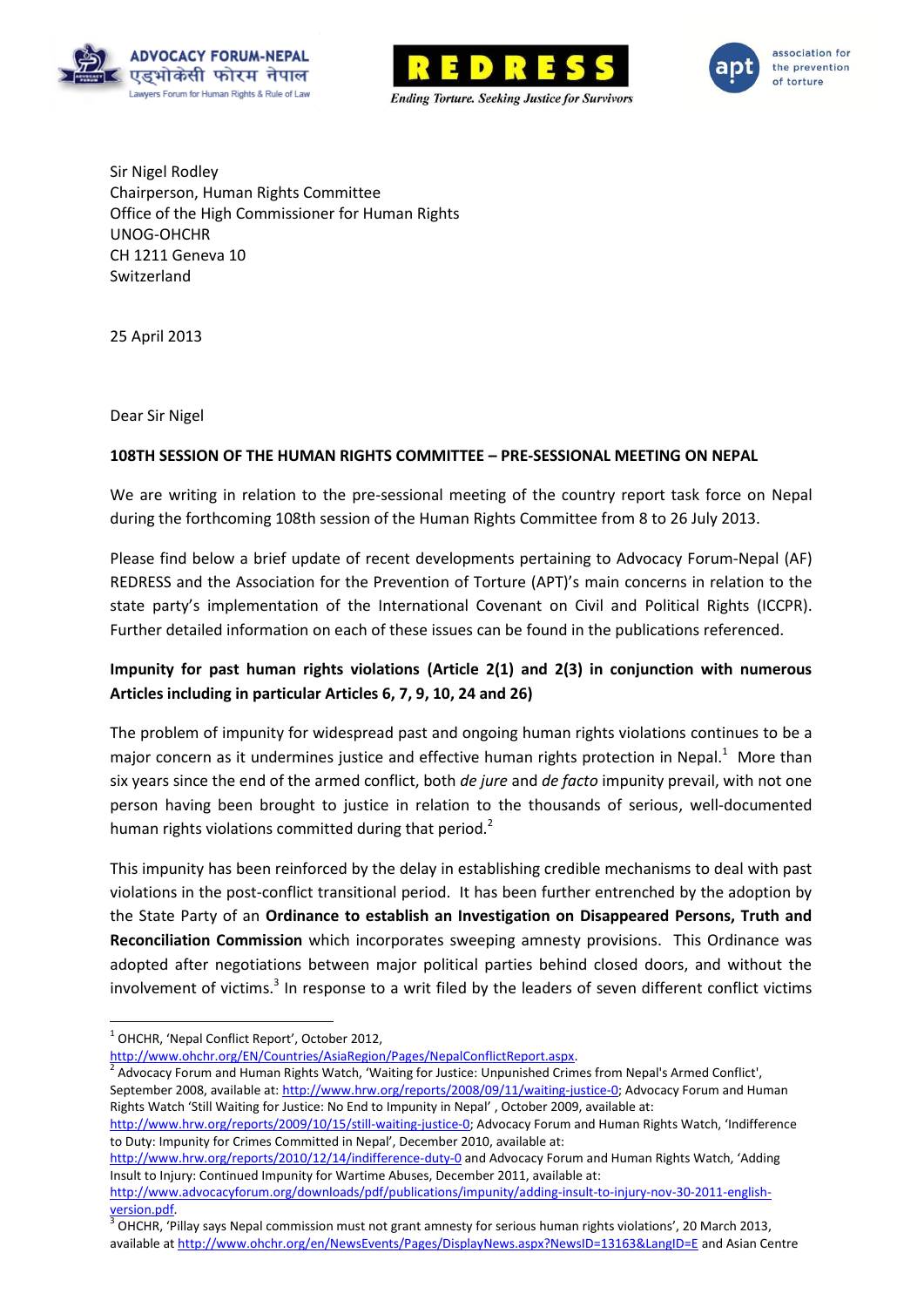groups challenging the process and content of the Ordinance, on 2 April 2013 the Supreme Court issued an interim order staying its implementation. This provides an opportunity for Nepal to undertake meaningful consultation with victims' groups and civil society and ensure its legislation is in line with international standards.<sup>4</sup>

<span id="page-1-0"></span>Nepal's political office holders, military and security forces and other public officials enjoy a wide range of constitutional, statutory and regulatory **immunities** from accountability, including criminal accountability.<sup>5</sup> These are often overbroad, poorly defined, interpreted and applied on the basis of political considerations and, *critically, not subject to judicial review*. 6 Immunities are granted on the basis that the individual has acted in "good faith" in the exercise of their powers, however the issue of "good faith" is rarely, if ever, examined by a Court – rather it is assumed and investigations and prosecutions are not taken forward at all. This has led to near blanket immunity for gross violations of human rights, including crimes under international law, and has contributed to the debilitating crisis of impunity that threatens the rule of law and democracy in Nepal.

In addition to immunities, Nepali law provides the opportunity for political actors to interfere with criminal prosecutions by **withdrawing charges**. These powers have been repeatedly misused to withdraw hundreds of cases against persons accused of serious crimes amounting to violations of international humanitarian and/or human rights law committed during the conflict and since.<sup>7</sup> Section 29 of the State Cases Act provides that a government attorney may either make a deed of reconciliation between the parties involved, or make an order with the agreement of the court, to withdraw criminal cases in which the state is the plaintiff (i.e. is prosecuting). Such an order results in the dropping of the case and release of the accused and can constitute a bar to prosecution in the future. The power is regulated by procedures which allow the Home Ministry to request withdrawal, which is reviewed by the Ministry of Law, Justice and Parliamentary Affairs and approved by the Cabinet. ${}^{8}$  Article 151 of the Interim Constitution also grants the President the power, on the recommendation of the Council of Ministers, to "*grant pardons and suspend, commute or remit any sentence passed by any court, special court, and military court or by any other judicial quasi-judicial or administrative authority or body*". This power is granted without consideration to the nature of the crime concerned, including serious human rights violations, and has in some cases even been carried out in violation of Supreme Court orders to the contrary.

for Human Rights, Human Rights Watch, International Commission of Jurists and TRIAL, 'Nepal: Truth & reconciliation law betrays victims', 22 March 2013, available at [http://www.hrw.org/node/114432.](http://www.hrw.org/node/114432)

<sup>&</sup>lt;sup>4</sup> Kantipuronline, 'Supreme Court stays TRC Ordinance move', 2 April 2013, available at

<http://www.ekantipur.com/2013/04/02/editors-pick/supreme-court-stays-trc-ordinance-move/369348.html> and Advocacy Forum, 'Stay TRC Ordinance: SC', 2 April 2013, available at [http://www.advocacyforum.org/news/2013/04/stay-trc](http://www.advocacyforum.org/news/2013/04/stay-trc-ordinance-sc.php)[ordinance-sc.php](http://www.advocacyforum.org/news/2013/04/stay-trc-ordinance-sc.php)<br>
<sup>5</sup> Including the Ar

Including the Army Act (2006), Section 22, which provides an immunity for certain offences resulting in death when acting in good faith (although it excludes this immunity for homicide, rape, torture and enforced disappearance); Police Act 2012 (1955), Section 37; Armed Police Force Act 2058 (2001), Section 26; Public Security Act 2046 (1989), Section 22; National Parks and Wildlife Conservation Act 2029 (1973), Section 24(2); Essential Goods Protection Act 2012 (1955), Section 6.

 $^6$  Advocacy Forum and Redress, 'Held to account. Making the law work to fight impunity in Nepal', December 2011, available at:<http://www.redress.org/downloads/publications/Nepal%20Impunity%20Report%20-%20English.pdf> and forthcoming publication by the International Commission of Jurists with an analysis of immunity provisions in Nepali law.

<sup>7</sup> For further details see *ibid.*, pp. 76-77 and Advocacy Forum, 'Evading Accountability by Hook or by Crook: The issue of amnesties in post-conflict Nepal', June 2011, available at: [http://www.advocacyforum.org/downloads/pdf/publications/evading-accountability-by-hook-or-by-crook.pdf.](http://www.advocacyforum.org/downloads/pdf/publications/evading-accountability-by-hook-or-by-crook.pdf)

<sup>&</sup>lt;sup>8</sup> Procedures and Norms to be Adopted While Withdrawing Government Cases 1998, 17 August 1998; see 'Evading Accountability by Hook or by Crook', above, pp. 2-3.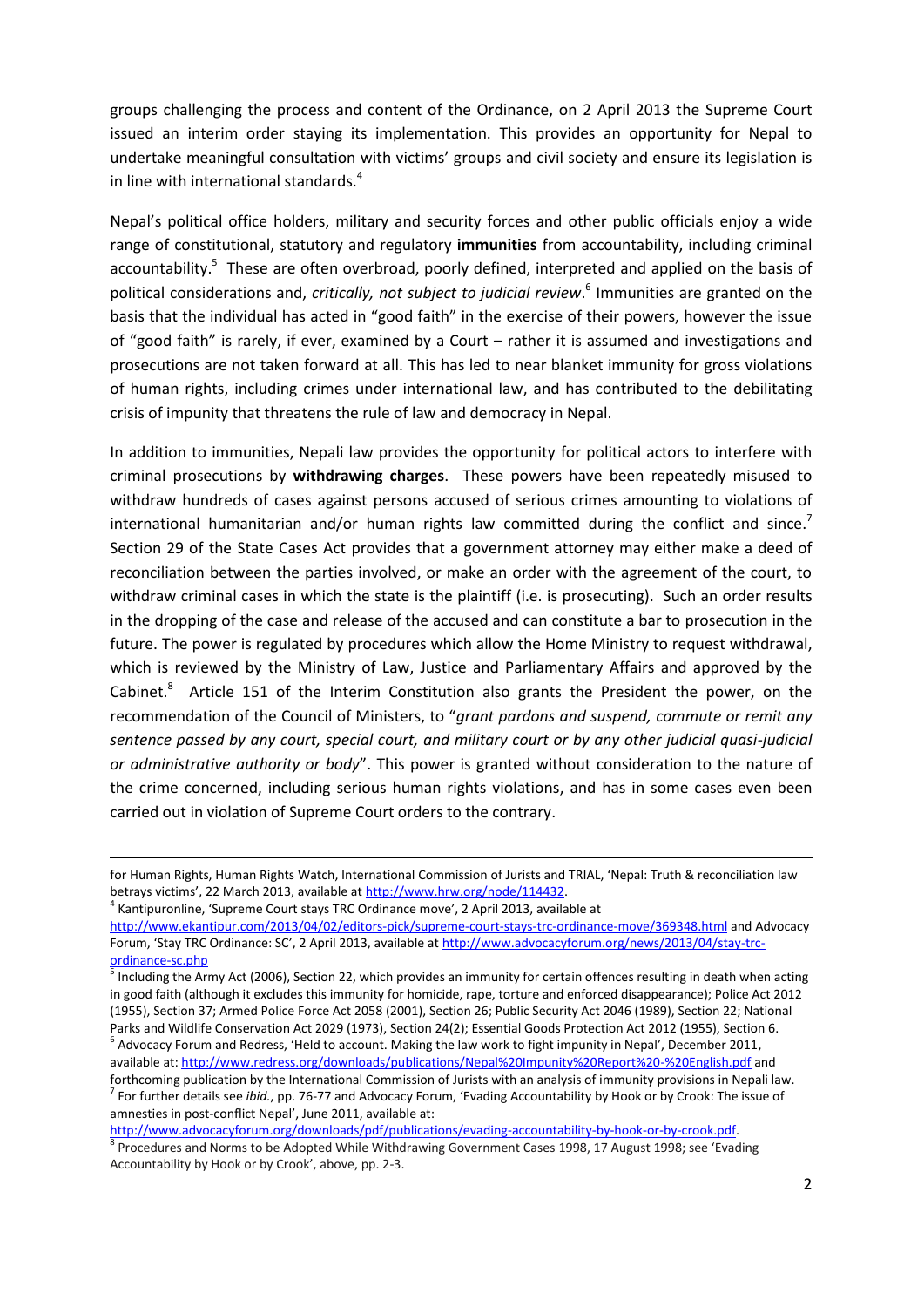In addition, the Government of Nepal has even rewarded those responsible for serious human rights violations, including with deployment on peacekeeping missions, whereas those officials who try to uphold the law are bypassed for promotion.<sup>9</sup> Many UN bodies have recommended that there should be a system of **vetting of security forces personnel** to be deployed on peacekeeping missions. For instance, in its report after its visit to Nepal in 2004, the WGEID recommended that the "United Nations Department of Peacekeeping Operations evaluate the future participation of Nepalese security forces in United Nations peacekeeping missions, assessing the suitability of such participation against progress made in the reduction of disappearances and other human rights violations attributed to the Nepalese security forces, and seek the cooperation of the Office of the High Commissioner for Human Rights to review progress".<sup>10</sup> Instead of acting on this recommendation to review the selection and vetting system, the Nepal Army and Nepal Police have repeatedly promoted and sent on peacekeeping missions officers against whom there was prima facie evidence of involvement in serious human rights violations (see below).

In August 2012, the Supreme Court directed the Government to put in place guidelines for vetting to prevent those implicated in human rights violations from holding public office.<sup>11</sup> Despite this, neither the Government of Nepal nor the Nepal Army have shown any intention to introduce more transparency and accountability into the vetting process for peacekeepers. This was demonstrated clearly in early January 2013 when Colonel Kumar Lama was arrested by the United Kingdom (UK) police on suspicion of the torture of two detainees at Gorusinghe army barracks in Kapilvastu District, Nepal in 2005. Colonel Lama was on leave from peacekeeping duties in South Sudan, visiting his family living in the UK. It transpired that there had been a court order for disciplinary action against Colonel Lama from the Kapilvastu District Court in a case relating to Compensation for Torture in November 2007. Despite this, Colonel Lama was selected for peacekeeping duties in February 2012. –Moreover, in late January 2013, the Government decided to hire a leading UK law firm to defend Colonel Lama.<sup>12</sup> The high costs of the defence are being paid for from the government's budget.<sup>13</sup> This is in sharp contrast with the limited amount of 'interim relief' so far offered to victims of the conflict (see below). Furthermore, where police officers have taken positive steps to investigate human rights violations they have been punished. For example, the police officer in charge of the investigation into the murder of journalist Dekendra Thapa in 2004, which progressed further than most such investigations, is reported to have been bypassed for promotion on the orders of the Inspector General of Police.<sup>14</sup>

The Inspector General of Police himself has been promoted to this highest post in the force despite a criminal case pending against him for his alleged involvement in the enforced disappearance and

 $\overline{a}$ 

See Amnesty International, 'Nepal: The Search for Justice', January 2013, p. 10, available at <http://www.amnestynepal.org/downloads/Nepal-Impunity-Briefing.pdf> and Advocacy Forum, 'SC directs govt to vet officials', available at <http://www.advocacyforum.org/news/2012/08/sc-directs-government-to-vet-officials.php>

<sup>12</sup> Kantipuronline, "Pinochet lawyers take up Lama case", 23 January 2013, [http://ekantipur.com/2013/01/23/top](http://ekantipur.com/2013/01/23/top-story/pinochet-lawyers-take-up-col-lama-case/365976.html)[story/pinochet-lawyers-take-up-col-lama-case/365976.html](http://ekantipur.com/2013/01/23/top-story/pinochet-lawyers-take-up-col-lama-case/365976.html)

 $^9$  See, for example, the cases of Colonel Lama and the Thapa case referred to below.

<sup>&</sup>lt;sup>10</sup> Commission on Human Rights, 'Report of the Working Group on Enforced or Involuntary Disappearances: Mission to Nepal', UN Doc. E/CN.4/2005/65/Add.1, 25 January 2005, para 58[, http://daccess-dds](http://daccess-dds-ny.un.org/doc/UNDOC/GEN/G05/105/23/PDF/G0510523.pdf?OpenElement)[ny.un.org/doc/UNDOC/GEN/G05/105/23/PDF/G0510523.pdf?OpenElement.](http://daccess-dds-ny.un.org/doc/UNDOC/GEN/G05/105/23/PDF/G0510523.pdf?OpenElement)<br>11.c

<sup>13</sup> Kantipuronline, "Col Lama's lawyers demand Rs 57.2m", 7 February 2013, [http://www.ekantipur.com/2013/02/07/top](http://www.ekantipur.com/2013/02/07/top-story/col-lamas-lawyers-demand-rs-57.2m/366700.html)[story/col-lamas-lawyers-demand-rs-57.2m/366700.html](http://www.ekantipur.com/2013/02/07/top-story/col-lamas-lawyers-demand-rs-57.2m/366700.html)

<sup>&</sup>lt;sup>14</sup> Kantipuronline, "Dailekh Inspector Sharma Denied Deserved Promotion", 26 February 2013, <http://www.ekantipur.com/2013/02/26/fullnews/dailekh-inspector-sharma-denied-deserved-promotion/367616.html>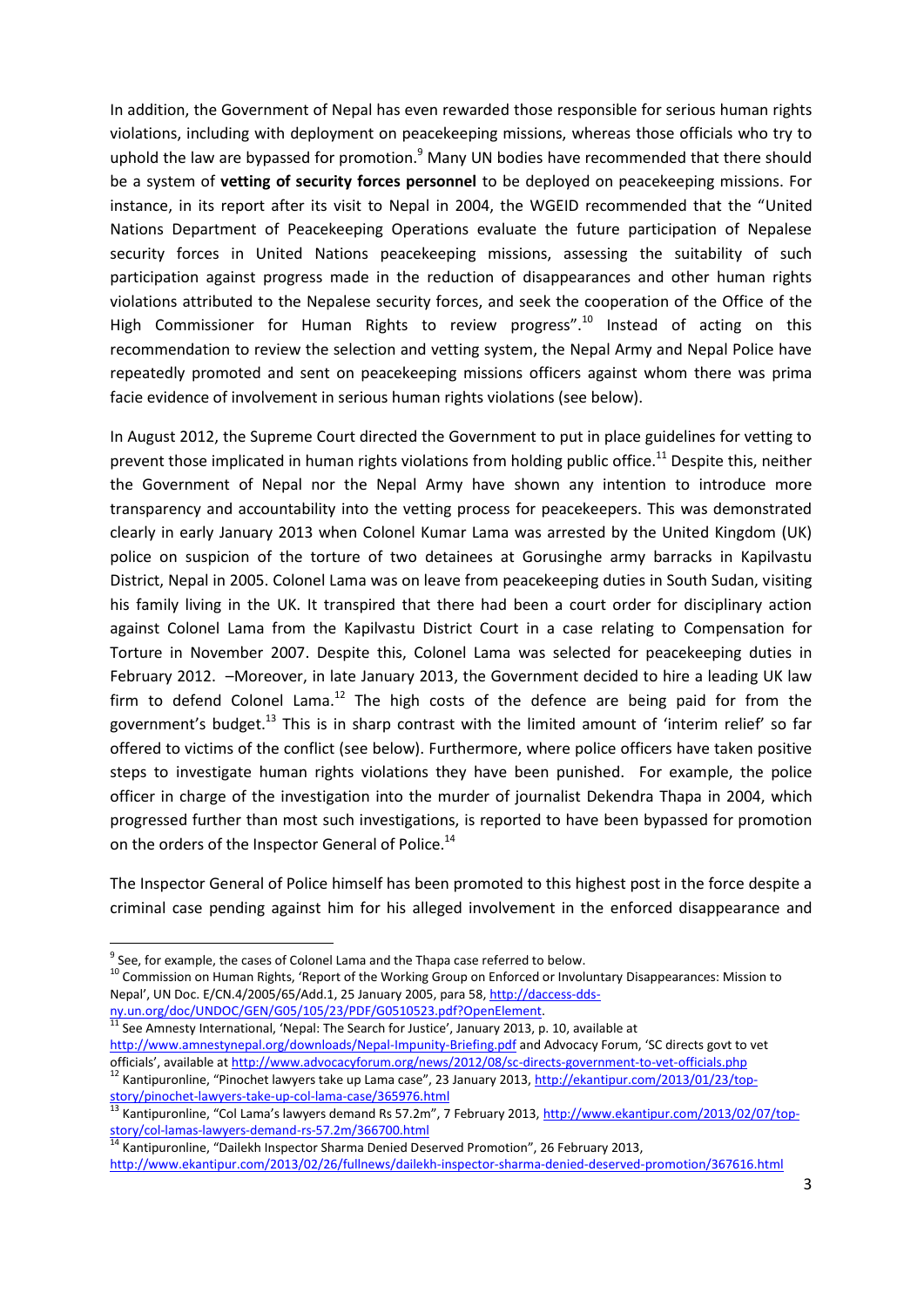extrajudicial execution of five students in 2004.<sup>15</sup> Similarly, several officials of the Nepal Army have been promoted into senior positions despite cases pending against them.<sup>16</sup> Individuals alleged to be responsible for serious human rights violations have also been promoted to the post of cabinet minister on at least two occasions.<sup>17</sup>

The State Party has also repeatedly **failed to implement the views of the Human Rights Committee** in any of the individual communications concluded under the Optional Protocol and to comply with its obligation to provide a remedy to those the Committee has recognised as victims of violations.<sup>18</sup> To date the Committee has adopted Views in four complaints concerning Nepal: *Sharma v Nepal*, 19 Sobhraj v Nepal,<sup>20</sup> Giri v Nepal,<sup>21</sup> and Maharjan v Nepal.<sup>22</sup> AF represents the victims in each of the cases except *Sobhraj*, with the support of REDRESS. As reported by AF in a letter to the Committee on 20 March 2013, in none of those cases have the Committee's views been implemented – the only action that has been taken is the provision of small monetary payments as 'interim relief', in line with the State Party's general policy towards victims. This demonstrates not only a continuing violation of the victims' rights, but also a failure to cooperate with the Committee and to uphold its treaty obligations in good faith.<sup>23</sup> The State Party should introduce legislation mandating and providing a procedure for implementation of the views of UN treaty bodies in individual communications.

Finally, the failure to deal with past violations has resulted in ongoing violations of the **right to**  reparation for victims.<sup>24</sup> The State Party has instead relied on the provision of small monetary payments to victims termed '**interim relief'**; a process that is entirely inadequate to redress the

[http://www.hrw.org/news/2012/09/18/nepal-suspend-promotion-new-police-chief.](http://www.hrw.org/news/2012/09/18/nepal-suspend-promotion-new-police-chief)

<sup>&</sup>lt;sup>15</sup> Human Rights Watch, 'Suspend promotion of new police chief', 18 September 2012,

<sup>&</sup>lt;sup>16</sup> Human Rights Watch, 'Nepal: Promotion of War Crime Suspect Affront to Justice', 5 October 2012, available at [http://www.hrw.org/news/2012/10/05/nepal-promotion-war-crimes-suspect-affront-justice.](http://www.hrw.org/news/2012/10/05/nepal-promotion-war-crimes-suspect-affront-justice)

<sup>&</sup>lt;sup>17</sup> These include the promotions by the UCPN-M led government of Agni Sapkota (appointed Minister for Information and Communications in May 2011) and Suryaman Dong (appointed State Minister of Energy in November 2011). The two individuals, and several other UCPN-M cadres, are alleged to be responsible for the killing of Arjun Lama during the conflict. Sapkota's appointment was challenged in the Supreme Court, and although the Court expressed its disapproval at the unreasonable delay in investigation by the police, and stated that Sapkota had a moral and legal responsibility to cooperate with the police investigation, it did not find that he should be suspended unless and until charges were filed. The court ordered the police to continue the investigation and to report to the court every 15 days on its progress: Nepal Supreme Court in Writ No. 1094/2068 concerning stay order, 21 June 2011. Sapkota is no longer in the position of Minister, after a reshuffle in early August 2011. Until July 2012, the Attorney-General had only submitted three updates to the Supreme Court. The witness statements contained in the three updates confirmed that Arjun Lama was taken away by Maoist cadres Yadav Poudel, Karnakhar Gautam and Bhola Aryal, among others, in line with the information that the victim's wife had already submitted in her complaint. In July 2012, the Government decided to put the case on hold. The victim's wife challenged this decision before the Supreme Court and on 26 November 2012, the court issued a stay order. As of April 2013, a final Supreme Court decision is pending.

<sup>18</sup> To date the Committee has adopted Views in five complaints concerning Nepal: *Sharma v Nepal*,; *Sobhraj v Nepal*,; *Giri v Nepal*, no. 1761/2008, CCPR/C/101/D/1761/2008 (27 April 2011); *Maharjan v Nepal*, no. CCPR/C/105/D/1863/2009 (19 July 2012). Advocacy Forum represents the victims in each of the cases except *Sobhraj*, with the support of REDRESS. As reported by Advocacy Forum in a letter to the Committee on 20 March 2013, in none of those cases have the Committee's views been implemented – the only action that has been taken is the provision of small monetary payments as 'interim relief'.

<sup>19</sup> No. 1469/2006, CCPR/C/94/D/1469/2006 (28 October 2008).

<sup>20</sup> No. 1870/2009, CCPR/C/99/D/1870/2009 (27 July 2010).

<sup>21</sup> No. 1761/2008, CCPR/C/101/D/1761/2008 (27 April 2011).

<sup>22</sup> No. CCPR/C/105/D/1863/2009 (19 July 2012).

<sup>&</sup>lt;sup>23</sup> See Human Rights Committee, General Comment No. 33, para. 15.

<sup>&</sup>lt;sup>24</sup> Human Rights Committee, General Comment No. 31, para. 16.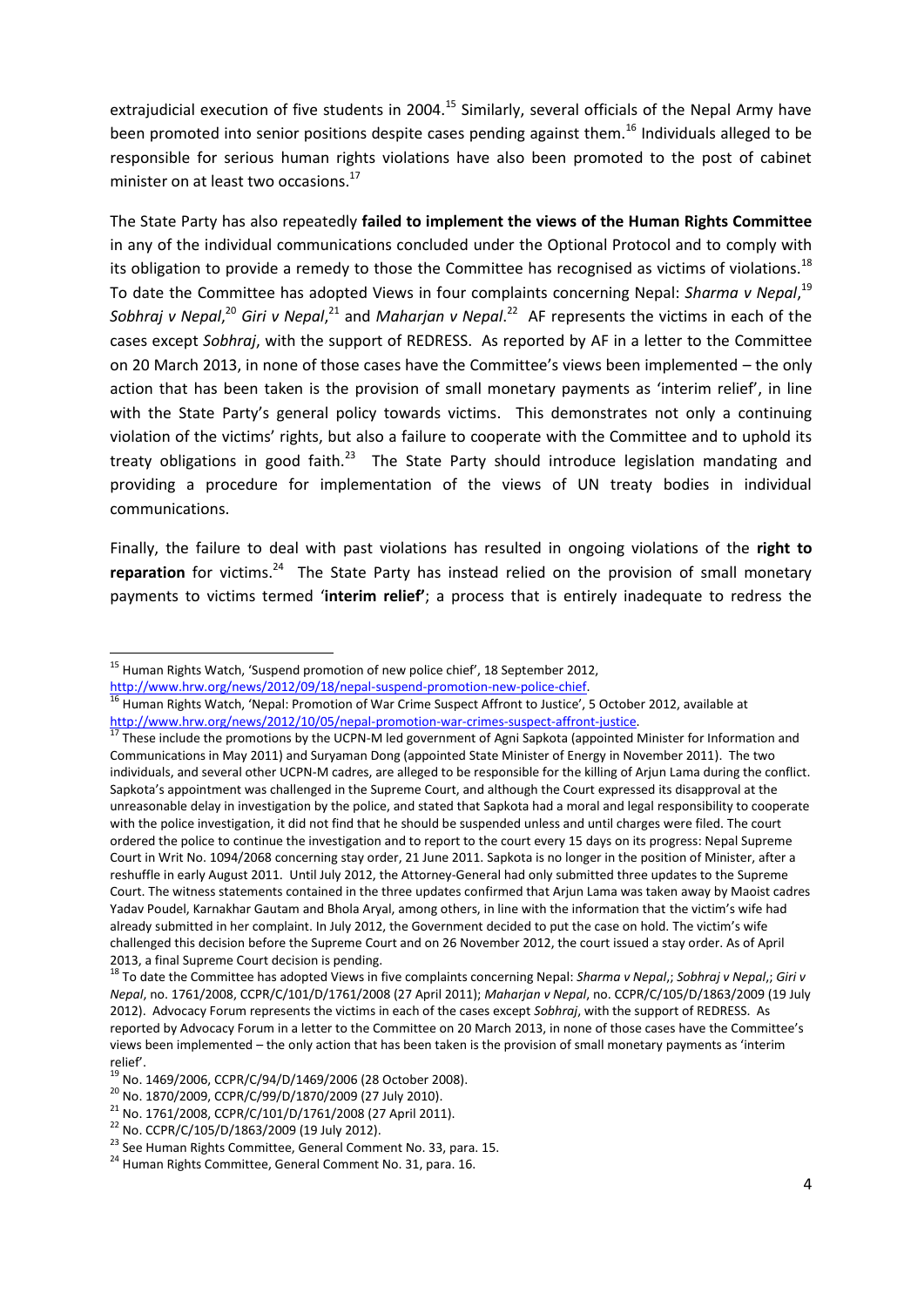harms suffered by victims, and which has been further marred by discrimination in design and implementation.<sup>25</sup>

## **Right to life (Article 6)**

The unlawful use of force and authorisation to use lethal force and the corresponding immunity granted under several of Nepal's laws have led to a large number of well-documented violations of the right to life, including by means of enforced disappearances, by state agents including police, army officers and forestry officials.<sup>26</sup> There are no adequate provisions or procedures for prompt and impartial investigations in such cases (including where firearms have been used). This is illustrated by cases such as the killing of Amrita Sunar, Devisara Sunar and 12-year-old Chandrakala Sunar by Army and National Parks and Wildlife Conservation Department officials in Bardiya National Park in 2010. Despite at least three separate investigations into the incident, no one has been held responsible for their deaths.<sup>27</sup>

Similarly, no one has been held accountable for scores of violations of the right to life by the Nepal Police in the Terai region, including deaths during protests and where police are alleged to have staged "encounter" killings.<sup>28</sup> Between January 2008 and June 2010, OHCHR received reports of thirty-nine incidents, resulting in fifty-seven deaths, which involved credible allegations of the unlawful use of lethal force. $29$ 

## **Prohibition of torture and other ill-treatment (Article 7)**

In contravention of its international obligations, including under Article 7 and the UN Convention against Torture (UNCAT), **torture and ill-treatment are not defined as crimes under Nepali law**. It is, therefore, impossible to prosecute any individual for torture or ill-treatment, with disciplinary sanctions and the provision of compensation being the only remedies available in theory (see further below). We therefore recommend that Nepal criminalise torture in a domestic law which is fully consistent with obligations defined in the UNCAT. $^{30}$ 

The UN Special Rapporteur on Torture found that **torture was "systematically practised by the police, armed police and Royal Nepalese Army" during the armed conflict**. <sup>31</sup> Since the end of the armed conflict, torture and ill-treatment has continued and is most commonly reported to be carried out by the Nepal Police (NP), the Armed Police Force (APF) (especially in the Terai region), customs officers and officials of the Forestry Department (who have powers to arrest and investigate in national parks). Members of the Young Communist League (YCL), the youth wing of the Communist Party of Nepal-Maoist and similar youth organizations set up by other political parties, and a number of armed groups operating in the Terai are also alleged to have committed acts amounting to torture

<sup>&</sup>lt;sup>25</sup> Advocacy Forum, 'Discrimination and Irregularities. The painful tale of interim relief in Nepal', 2010, available at <http://www.advocacyforum.org/publications/transitional-justice.php>

<sup>26</sup> For a detailed examination see Held to Account, pp 31-35.

<sup>&</sup>lt;sup>27</sup> Held to Account, p 35.

<sup>&</sup>lt;sup>28</sup> OHCHR-Nepal, 'Investigating Allegations of Extra-Judicial Killings in the Terai. Summary of Concerns', July 2010, available a[t http://nepal.ohchr.org/en/index.html](http://nepal.ohchr.org/en/index.html) and Advocacy Forum, 'Torture and Extrajudicial Executions Amid Widespread Violence in the Terai', January 2010, available at <http://www.advocacyforum.org/publications/special-reports.php>

<sup>29</sup> OHCHR-Nepal, *ibid*, p. 4.

<sup>&</sup>lt;sup>30</sup> Nepal acceded to the UN Convention against Torture on 14 May 1991.

<sup>&</sup>lt;sup>31</sup> Report by the Special Rapporteur on torture and other cruel, inhuman or degrading treatment or punishment, Manfred Nowak (E/CN.4/2006/6/Add.5) of 9 January 2006, para. 31.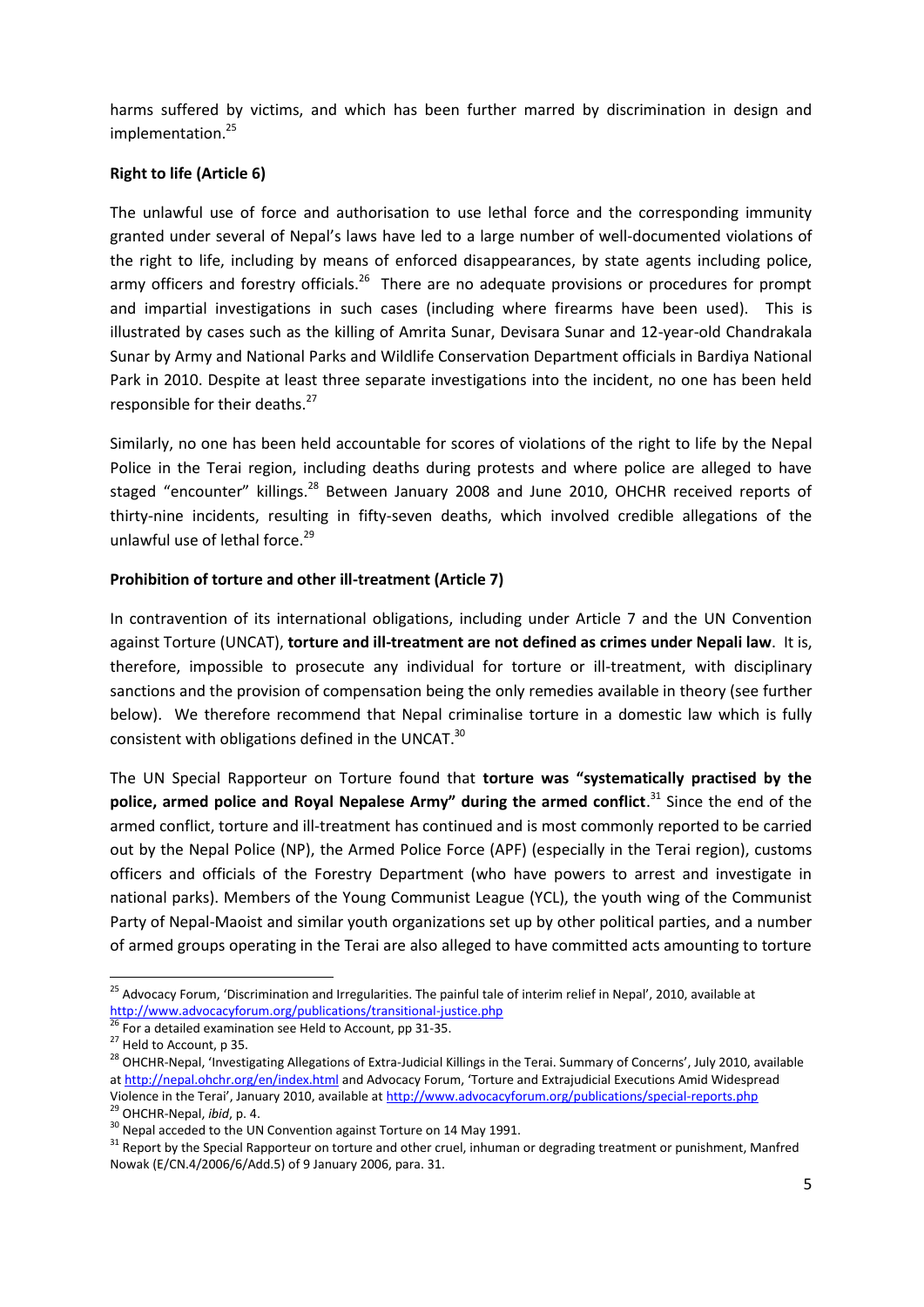and ill-treatment. For instance, between January and June 2011, AF documented five cases of criminal acts amounting to torture and ill-treatment by non-state actors: three cases were attributed to the Unified CPN-Maoist party, one attributed to the party's youth wing and student wing and one to an armed group in the Terai region.<sup>32</sup>

In May 2012, the Committee against Torture conducted a confidential inquiry under Article 20 of the UNCAT. The report, which was made public, concluded that "**torture is being systematically practised** in the territory of Nepal, according to its longstanding definition, mainly in police custody."<sup>33</sup> The Nepal Government had claimed that it does not approve of torture acts and that it is committed to end impunity. The Committee against Torture however concluded that the authorities not only fail to refute well-founded allegations but "appear to acquiesce in the policy that shields and further encourages torture."<sup>34</sup> In addition to clear and unambiguous public statements from the Nepalese Government that condemn torture, it is important that the Government follow up through concrete actions such as prioritizing criminalization of torture, and removing impediments to accountability.

The Committee against Torture's confidential inquiry found that Nepal failed to ensure the effective prosecution of those responsible in cases in which copious evidence of guilt was gathered by NGOs and the National Human Rights Commission (NHRC); and particularly in cases in which national courts established the responsibility of those involved. Nepal also failed to put an end to practices such as falsification of police and prison registers, police holding individuals incommunicado for multiple days or for periods longer than 24 hours before presentation to a judge, and police refusals to register First Information Reports (FIRs). Further, it did not abolish or reform provisions of the Arms and Ammunition Act that violate basic due process guarantees. In addition, Nepal's legislation does not adequately ensure that detainees receive medical examinations conducted by independent physicians and that judges exclude confessions obtained through torture from legal proceedings. Not only does Nepal fail to suspend officials accused of torture or extrajudicial killings, they are promoted. Nepal also failed to implement court orders and recommendations of the NHRC, thereby undermining the Commission's effectiveness in promoting and protecting the prohibition of torture. The Committee concluded that all these practices and acts of negligence contribute to the continuing habitual, widespread and deliberate practice of torture in Nepal and that the Nepal Government's statements disavowing support for torture and condemning impunity are not independently sufficient to address these shortcomings.<sup>35</sup>

Since the Committee against Torture concluded its confidential inquiry, AF has continued to monitor torture in 57 places of detention in 20 districts around Nepal, finding that around 20% of all detainees visited by AF staff report torture and that many of **the constitutional safeguards continue to be violated**. 36

<sup>&</sup>lt;sup>32</sup> Advocacy Forum, 'Recent trends and patterns of torture in Nepal. A briefing (January to June 2011), available at [http://www.advocacyforum.org/publications/torture.php.](http://www.advocacyforum.org/publications/torture.php) 

<sup>33</sup> Report on Nepal adopted by the Committee against Torture under article 20 of the Convention and comments and observations by the State party, para 109.

<sup>34</sup> *Ibid*., para 104.

<sup>35</sup> *Ibid*., para. 105.

<sup>&</sup>lt;sup>36</sup> Advocacy Forum, 'Recent trends and patterns of torture in Nepal. A briefing (July to December 2012), available at [http://www.advocacyforum.org/publications/torture.php.](http://www.advocacyforum.org/publications/torture.php)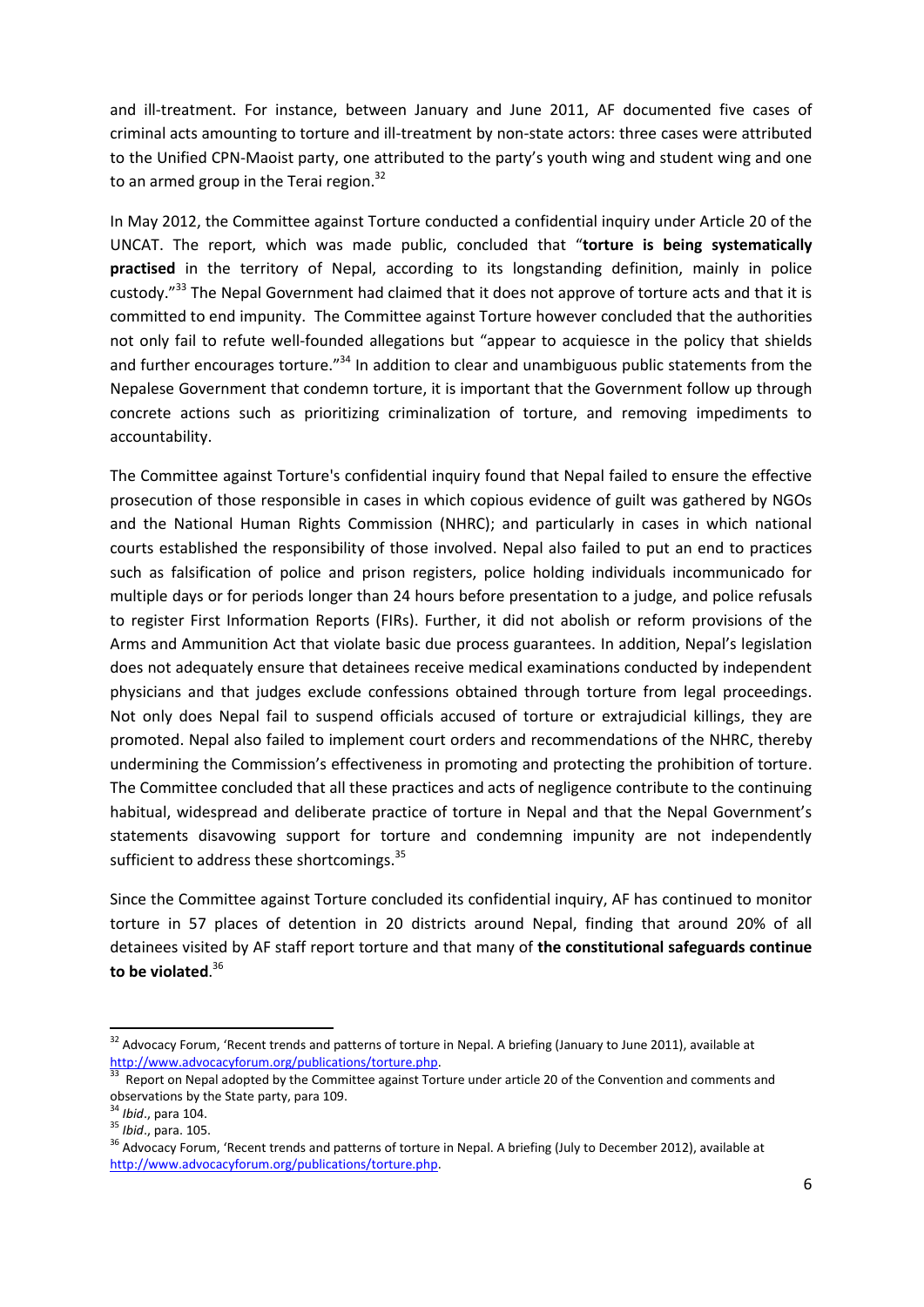The **Torture Compensation Act, 1996** merely allows for courts to award a maximum of NRs 100,000 compensation and for disciplinary action against alleged perpetrators.<sup>37</sup> The time limit contained in this act – that a complainant must file a claim within 35 days after the torture or release from detention<sup>38</sup> – is unduly restrictive and inconsistent with international law. These factors undermine the claim of the Government of Nepal that it constitutes an adequate remedy for victims of torture. In addition, the Government of Nepal has also failed in its obligation to provide rehabilitation to victims of torture.

AF, Redress and the APT recommend that the Government of Nepal ratify the United Nations Optional Protocol to the Convention against Torture (OPCAT). The system of regular, independent monitoring of all places of detention in Nepal would provide one of the best practical ways to prevent torture and ill-treatment in Nepal.<sup>39</sup>

## *Discrimination and Torture (Article 7 and Articles 2, 3 and 26)*

The Special Rapporteur on Torture has noted with concerns the reports of **discriminatory targeting of detainees from certain ethnic minorities and lower castes**, as well as the reported cases of torture in the southern part of Nepal. $40$  AF has found this to be a clear and persistent trend throughout its monitoring, as set out in its six-monthly briefings. $41$ 

AF, REDRESS and the APT also draw the Committee's attention to significant **failures in responding to rape committed by both State and non-State actors**. In particular, a discriminatory 35 day limitation period for filing complaints of rape has made prosecution of rapes committed during the conflict period impossible.<sup>42</sup> Even in more recent cases where complaints can be filed, there is a widespread failure of police to investigate and prosecute rape cases, and a trend of such cases being diverted to "settlement" through informal justice mechanisms.<sup>43</sup>

### **Liberty of the person (Article 9)**

 $\overline{a}$ 

A thorough, sweeping and far reaching set of reforms are required to bring the Nepali criminal justice system into line with international standards. The problems with the system are multi-fold: they are structural and cultural, social and economic and based on failures to incorporate

<sup>3</sup> Compensation for Torture Act, 1996 [Nepal], 18 December 1996, available at:

 $37$  Advocacy Forum and others, 'Criminalize torture' June 2009 and 'Hope and frustration: an assessment of the Torture Compensation Act, both available a[t http://www.advocacyforum.org/publications/torture.php.](http://www.advocacyforum.org/publications/torture.php)

[http://www.refworld.org/docid/3ae6b4fac.html,](http://www.refworld.org/docid/3ae6b4fac.html) Section 5(1) [accessed 22 April 2013].

<sup>&</sup>lt;sup>39</sup> At Nepal's first cycle Universal Periodic Review before the Human Rights Council, the Government of Nepal rejected the recommendation made by the Maldives that it ratify the OPCAT, stating that 'a preventive mechanism already existed' Human Rights Council, 'Report of the Working Group on the Universal Periodic Review: Nepal' (8 March 2011) UN Doc A/HRC/17/5, para.111.

 $^{40}$  Follow-up report of the Special Rapporteur on torture, A/HRC/16/52/Add.2, p. 170.

<sup>41</sup> Advocacy Forum, 'Recent trends and patterns of torture in Nepal – a briefing (July to December 2012) and earlier briefings, available a[t http://www.advocacyforum.org/publications/torture.php.](http://www.advocacyforum.org/publications/torture.php)

<sup>42</sup> See Advocacy Forum, 'Torture of Women: Nepal's duplicity continues', June 2012, pp. 31-39, available at: [http://www.advocacyforum.org/\\_downloads/torture-of-women-report-june-26-2012-english.pdf.](http://www.advocacyforum.org/_downloads/torture-of-women-report-june-26-2012-english.pdf)

<sup>43</sup> General Assembly, 'Report of the United Nations High Commissioner for Human Rights on the human rights situation and the activities of her office, including technical cooperation, in Nepal', A/HRC/16/23 (16 February 2011), para. 46; Human Rights Watch, 'Nepal: No Justice for gang-rape Victim 5 months on threats and attacks displace a Woman in Siraha' (15 March 2011), available at: [http://www.hrw.org/en/news/2011/03/15/nepal-no-justice-gang-rape-victim;](http://www.hrw.org/en/news/2011/03/15/nepal-no-justice-gang-rape-victim) Advocacy Forum and ICTJ, 'Across the Lines: The Impact of Nepal's Conflict on Women', (2010), p. 82, available at: [http://www.advocacyforum.org/publications/Acrossthelines.pdf.](http://www.advocacyforum.org/publications/Acrossthelines.pdf)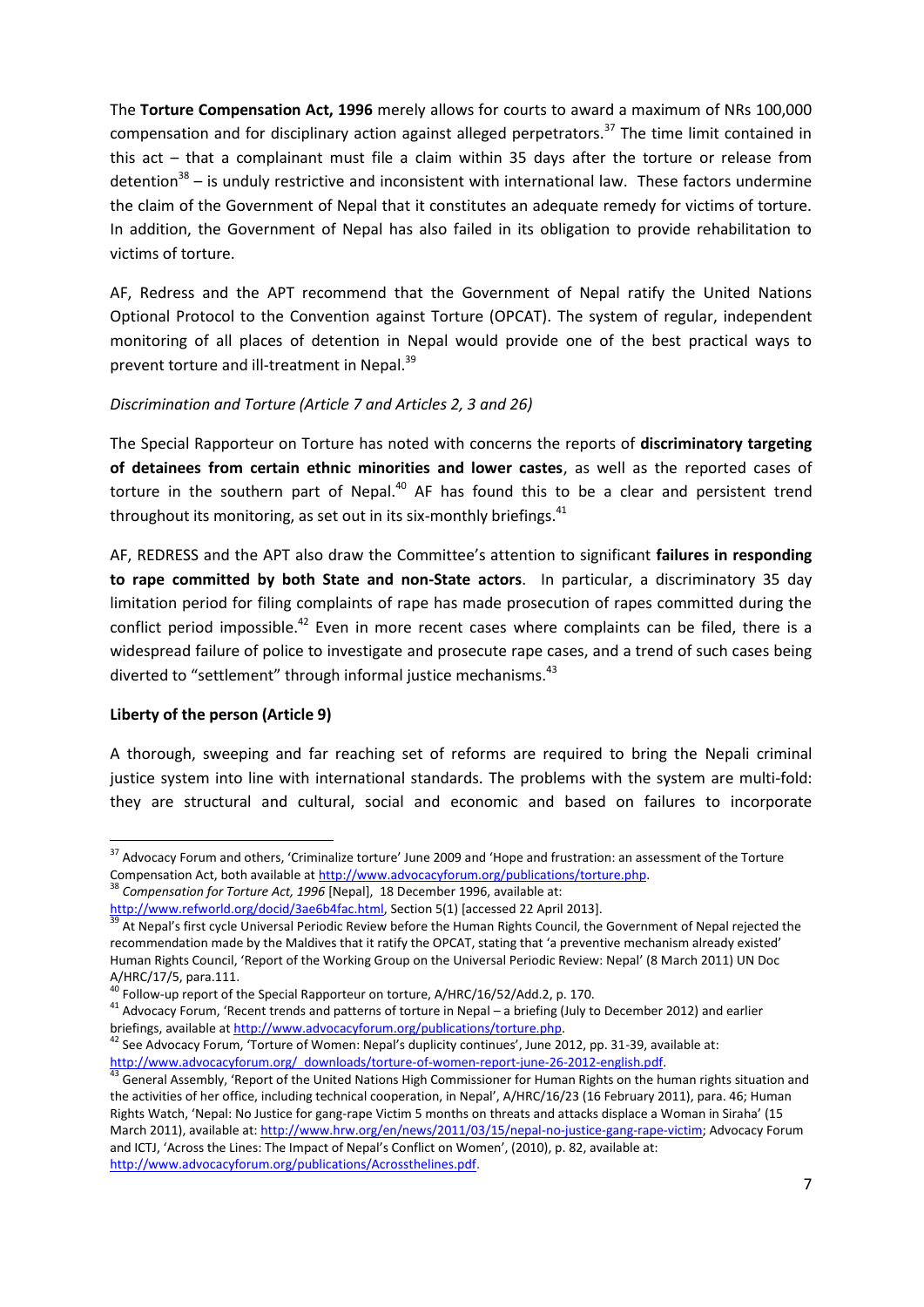international standards as well as failures to observe the standards that have been incorporated.<sup>44</sup> There are serious concerns on a range of issues, including failure to respect custodial safeguards, failure to monitor places of detention, and the use of unofficial places of detention.

<span id="page-7-0"></span>The widespread **failure of the Nepali authorities to produce suspects before a judge** within the 24 hour period required by Interim Constitution is especially concerning.<sup>45</sup> Police commonly circumvent the provisions of the State Cases Act by maintaining false or inadequate custody records.<sup>46</sup> AF, REDRESS and the APT recommend that a system of independent monitoring is set up (such as provided for in the OPCAT), where monitors have the right to access any place of detention, inspect all types of records relating to detainees, and have the ability to speak to all detainees in private. This oversight would enable inadequacies to be identified and brought to the attention of authorities, and the approach envisaged in the OPCAT of constructive dialogue between oversight institutions and authorities is likely to provide impetus for positive change. . In addition, the current practice of keeping detainees in **pre-trial detention** for long periods is contrary to Nepal's obligations under the Convention.<sup>47</sup> Automatic detention is arbitrary and the concept of police bail should be incorporated into the Nepali legal system.

The practice of keeping detainees in **unofficial places of detention** still occurs. <sup>48</sup> AF, REDRESS and the APT recommend that, as an additional safeguard against torture, the government of Nepal must provide for criminal sanctions against police officers who utilise private homes or other unofficial places of detention. The law should require the publication of all official places of detention on a regular basis and explicitly forbid and criminalise the use of unofficial places for detention in line with the Human Rights Committee's General Comment No. 20.

### **Right to a fair trial (Article 14)**

Whilst the **right to remain silent** in the Nepali Interim Constitution meets the obligations of the ICCPR, this right is not respected in practice. There is confusion as to the admissibility of uncorroborated confessions as evidence, which could be remedied by an amendment to the Evidence Act. This amendment should clarify that no defendant is compelled to give evidence and that any evidence which is the result of coercion is inadmissible.<sup>49</sup> We also recommend that the burden of proof under this Act is reversed, so it is for the State to prove that statements made by the accused have been given of their free will, in line with the Human Rights Committee and Committee against Torture's jurisprudence.<sup>50</sup>

 $^{44}$  Advocacy Forum, 'The right to fair trial in Nepal. A critical study', January 2012, available at [http://www.advocacyforum.org/publications/impunity-reports.php.](http://www.advocacyforum.org/publications/impunity-reports.php)

*Ibid.*, pp. 5-7.

<sup>46</sup> *Ibid*.

<sup>47</sup> *Ibid*., pp. 8-10; 'Held to Account', above n. [6,](#page-1-0) pp. 37-38.

<sup>48 &#</sup>x27;Held to Account', p. 53.

<sup>49</sup> See Human Rights Committee General Comment No.32, paras. 6 and 41.

<sup>50</sup> Human Rights Committee, *Singarasa v Sri Lanka*, No. 1033/2001, UN Doc. CCPR/C/81/D/1033/2001 (2004), para. 7.4; see also 'The right to fair trial in Nepal', above n.[45,](#page-7-0) pp. 15-18. See also, Committee against Torture, *Ktiti v. Morocco*, UN Doc. CAT/C/46/D/419/2010 (2011), para. 8.8; and *P.E. v. France*, UN Doc. CAT/C/29/D/193/2001 (2002), para. 6.3.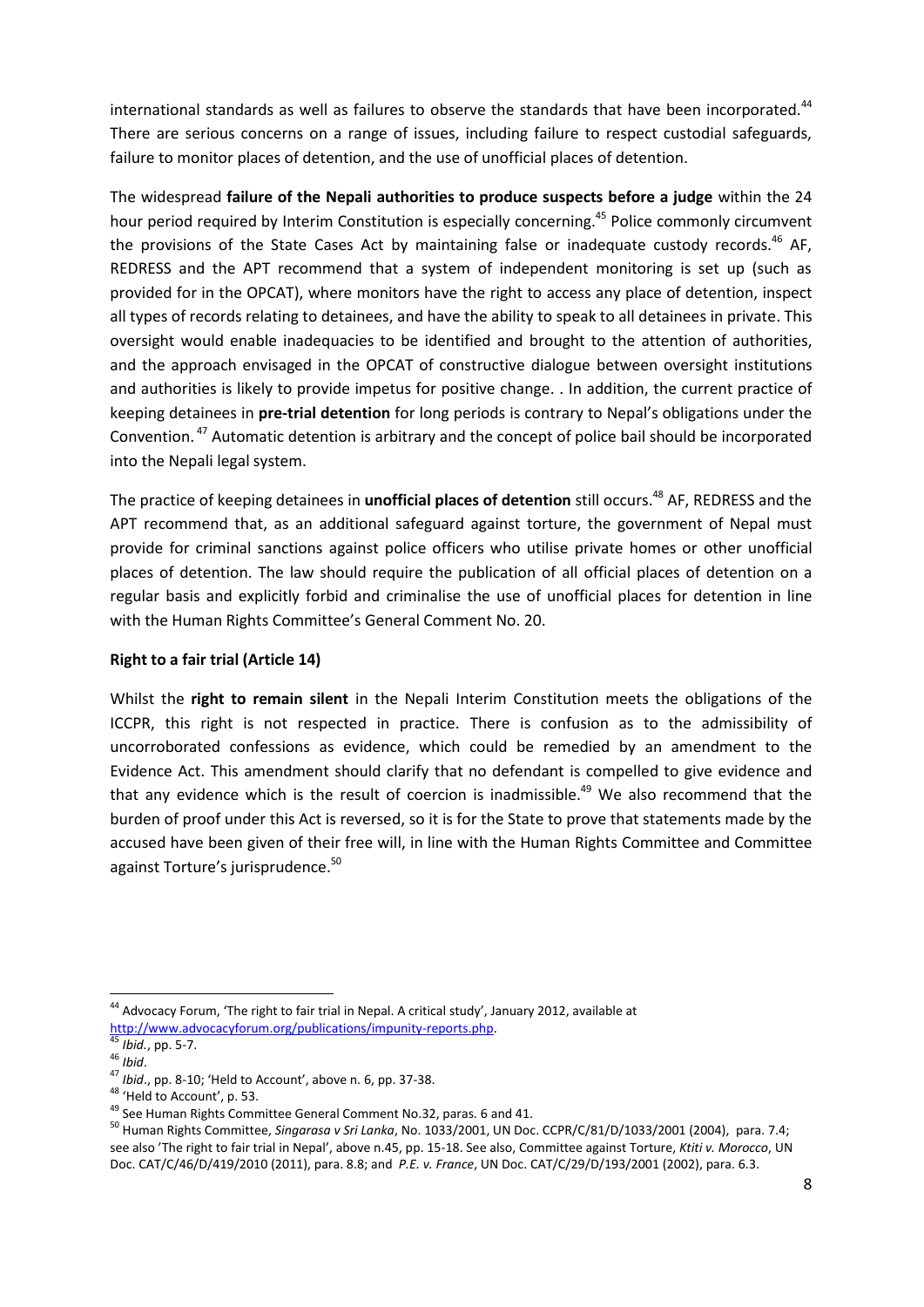AF's monitoring also indicates that detainees are unlikely to be accorded a truly **confidential meeting with their lawyers**. <sup>51</sup> Despite legal provisions guaranteeing confidential meetings with lawyers, police stations and prisons are generally not equipped with rooms in which private meetings can take place. AF, REDRESS and the APT recommend that the Government of Nepal enact legislation safeguarding this right guaranteed in the Interim Constitution, and properly equip police stations and prisons with rooms for such meetings. Furthermore, there is no system of ensuring lawyers access to detention centres where detainees request. The existing custody management standards, including the policy on visits, access to lawyers, family members and medical services need to be reviewed and systems of independent supervision and monitoring need to be established, ideally in accordance with the OPCAT.

The **legal aid system** in Nepal fails to provide a sufficient service to the very large number of litigants who rely on it. The requirement that a defendant should have an annual income lower than NPR 40,000 (USD 460) is unrealistically low. AF, REDRESS and the APT recommend that the Legal Aid Act and Regulations are amended to increase the threshold amount. Unreasonable bureaucratic hurdles placed on those seeking legal aid further restricts access to justice.<sup>52</sup> For example, the need to obtain a certificate from one's local authority makes it difficult to ensure prompt representation, and makes it almost impossible for those who are detained, and therefore most in need of legal aid, to access it. We recommend that legal assistance should be advanced to those who claim that their income falls below the limit, with the contribution to be repaid if it subsequently transpires that this estimate of income was inaccurate.

The practice of vesting significant criminal justice judicial functions in the hands of **Chief District Officers** (CDOs, senior government official accountable to the Home Ministry) is fraught with difficulty.<sup>53</sup> Excessive fines, ill-defined sentences, the official relationship between the CDO and police, and complete lack of procedural safeguards make CDO hearings in clear violation of Article 14. Having functions as a member of the executive and judiciary places them in an untenable position. Thus, in line with the Supreme Court judgement of September 2011, the government should review the law and make necessary amendments.<sup>54</sup>

### **Child rights (Article 24)**

 $\overline{\phantom{a}}$ 

Nepal systematically **fails to accord children a fair trial** within the framework of the ICCPR or the CRC. Instead the justice system nearly always views children and adults in the same light. Though there have been some positive measures taken recently, including the adoption of the Juvenile Justice Regulations, children still are often tried as if they were adults.<sup>55</sup> The guaranteed legal representation at trial is not sufficient to safeguard their rights due to many other shortcomings set

<sup>51</sup> *Ibid*., pp. 29-30. See also United Nations Principles and Guidelines on Access to Legal Aid in Criminal Justice Systems, UN Doc. A/C.3/67/L.6 (2012), Principle 7 and Guideline 3, which provides that detained persons should enjoy unhindered confidential access to their lawyer at all stages of the criminal justice process.

<sup>52</sup> See generally, the UN Principles and Guidelines on Access to Legal Aid in Criminal Justice Systems, *Ibid.*

<sup>53</sup> 'Held to Account', above n.[6,](#page-1-0) p. 43-47.

<sup>&</sup>lt;sup>54</sup> ,'The right to fair trial in Nepal', above n.[45,](#page-7-0) pp. 48-9.

<sup>&</sup>lt;sup>55</sup> Advocacy Forum, 'Torture of juveniles in Nepal. A Serious challenge to justice system', June 2010, available at <http://www.advocacyforum.org/publications/child-rights-and-juvenile-justice.php>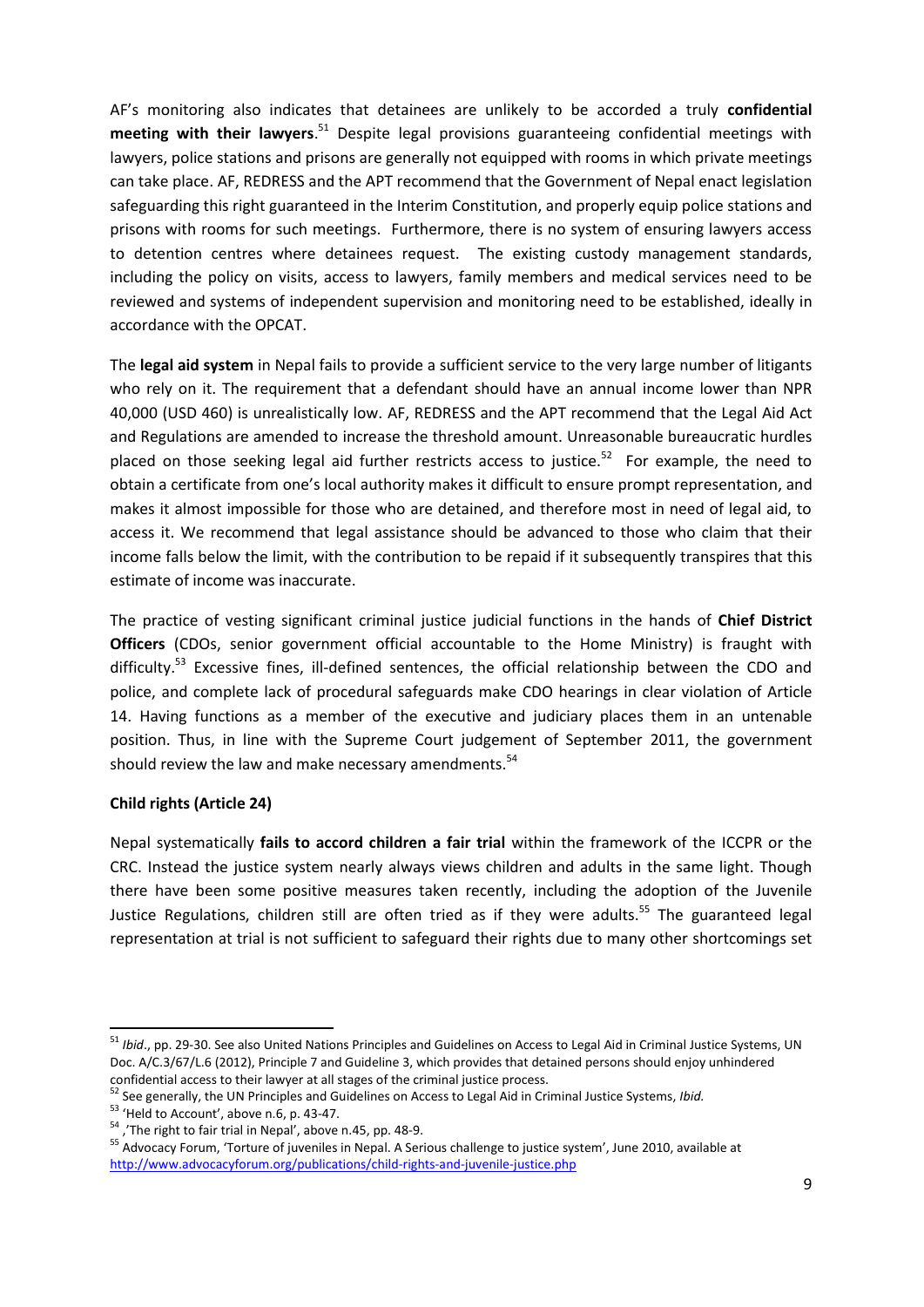out below. AF and REDRESS recommend that juvenile benches are established throughout the country, and procedures are strengthened.<sup>56</sup>

The failure to uphold the right to a fair trial of children is compounded by the **low age of majority and criminal responsibility** in Nepal. We note that the Committee on the Rights of the Child has called on the Nepali Government to increase both these ages.<sup>57</sup> In addition, AF and REDRESS consider current age verification procedures in the Nepali courts insufficient. We recommend that efforts are made to systematise the issuing of birth certifications, and that a particular procedure for age verification, based on internationally accepted scientific procedures, should be created.

**Detaining children with adults** is a serious breach of international standards and was an issue of grave concern to the Special Rapporteur on Torture when he visited Nepal in 2005.<sup>58</sup> Despite a number of decisions of the courts prohibiting the detention of children with adults, this continues to occur. We believe that it places vulnerable children at serious risk. AF and REDRESS therefore recommend that children should not be detained unless as a last resort. If they are detained, they should always be segregated from adults and held in separate facilities, such as rehabilitation homes. Officials who continue to detain children with adults should be subject to disciplinary action.

### **The National Human Rights Commission (Article 2(3))**

The NHRC was established in 2000 under the 1997 National Human Rights Commission Act. It was transformed into a constitutional body under the 2007 Interim Constitution with a mandate to ensure respect and promotion of human rights, notably by means of inquiries, investigations and recommendations to state authorities. It is not a judicial body, and hence cannot issue binding decisions.<sup>59</sup>

A **new law was passed in January 2012** to govern the functioning of the institution. The law curtails the powers and jurisdiction of the NHRC, reducing it to an administrative branch of the state rather than a constitutional body that functions as the effective watchdog for upholding human rights in Nepal. While Article 11 of the original 1997 NHRC Act had granted the Commission the same powers as a court of law, the new 2012 Act takes this power away altogether in direct contradiction to the *Paris Principles relating to the Status of National Institutions*, which demands a broad mandate for institutions to promote and protect human rights. This curtailment is evident from the preamble of the new Act itself where the phrases 'independent' and 'autonomous' have been removed, though they are later briefly mentioned in Section 4(2). $60$ 

The new statute also introduces a time limit of six months within which complaints must be lodged, thereby preventing victims from lodging complaints about human rights abuses during the conflict

<sup>56</sup> *Ibid*., pages 71-6.

<sup>&</sup>lt;sup>57</sup> Committee on the Rights of the Child, 'Consideration of reports submitted by state parties under Article 44 of the

Convention: Concluding observations: Nepal' (21 September 2005) UN Doc CRC/C/15/Add.261, para 97.

<sup>58</sup> Commission on Human Rights, 'Report by the Special Rapporteur on torture and other cruel, inhuman or degrading treatment or punishment, Manfred Nowak, Civil and Political Rights, Including: The Questions of Torture and Detention, Mission to Nepal', U.N. Doc. E/CN.4/2006/6/Add.5 (9 January 2006), para 28.

<sup>&</sup>lt;sup>59</sup> For a critique of the new NHRC Act of January 2012, see Advocacy Forum, 'Necessity of amendments in National Human Rights Act 2012 for competence, autonomy and independence of the NHRC', July 2012, accessed at: [http://www.advocacyforum.org/downloads/pdf/nhrc-act-review.pdf.](http://www.advocacyforum.org/downloads/pdf/nhrc-act-review.pdf)

<sup>60</sup> See also, Suhas Chakma, 'Money for Justice', *Kathmandu Post,* 30 April 2012, accessed at: <http://www.ekantipur.com/the-kathmandu-post/2012/04/29/oped/money-for-justice/234330.html>